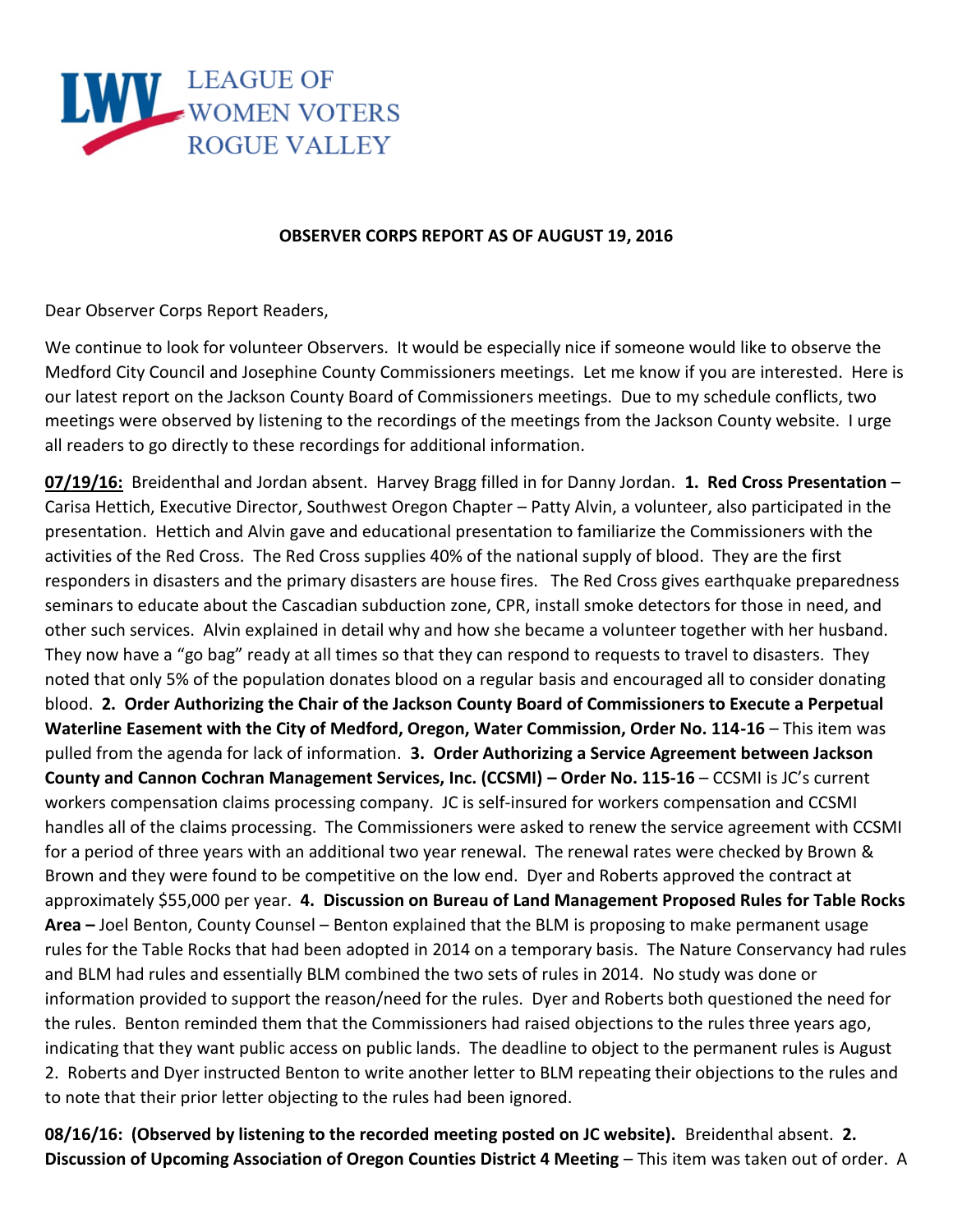staff person, whose name I did not hear/catch, led the discussion. JC is going to host the AOC District 4 meeting on September 30. AOC has no budget for this event so the staff person asked for direction in selecting meeting space and lunch issues. Several locations had been contacted including, Del Rio Winery, Bohemian Club, Porters, Roxianne Winery, Rosarios and Black Horse (?) BBQ. After lengthy discussion, it was decided that the meeting should be held in Room 202 and a budget of \$350 was allocated for a luncheon that JC will host. Roberts and Dyer indicated that they are willing to provide pastries to go with coffee in the morning. **1. Discussion of Process to Replace Senate District 3 Position.** – Jordan advised the Commissioners that the Democratic Party has until August 20 to select three qualified candidates to replace Senator Alan Bates until January, 2017. If the Democrats do not supply the names of three qualified candidates, the Commissioners are allowed to pick someone else who meets the qualifications. The qualifications are: a) must be a resident of District 3, b) must have been in the same party as Senator Bates for at least 180 days prior to the vacancy and c) must be registered to vote. Jordan asked the Commissioners if they want to identify potential alternative candidate(s) for the position to be ready in the event the Democrats do not provide the names of three qualified candidates in a timely fashion. There was a lengthy discussion of the procedures and the timeframe for the Commissioners to make a decision. The Democrats are meeting on August 19. The Commissioners asked that this matter be placed on every agenda moving forward until a decision is made so that they are kept informed of progress.

**08/18/16: (Observed by listening to the recorded meeting posted on JC website).** All Commissioners present. **1. Input from County Counsel** – Benton reported that he had been contacted by KOBI 5 concerning ongoing negotiations. (It was difficult to hear, but I think it was related to labor negotiations). Roberts reported that she had also been contacted and referred KOBI 5 to Benton. **2. Code Enforcement Policy and Procedure Amendments** – Kelly Madding, Director, Development Services. Madding proposed two changes to the Code Enforcement Policy and Procedure Manual (Manual), one a minor clerical change, and the other a more extensive change to page 16 of the Manual. (*Note: There was a discussion that lasted at least an hour. Rather than cover what I learned in chronological order, I will summarize what I learned from the discussion. I urge readers to listen to the recordings if they have an interest in this topic.)* In 2006 the BOC adopted the Manual which included the instruction that staff was *not* to enforce land use ordinances *unless* they received a complaint and staff was further instructed *not* to cite land use ordinance violators as long as they were in the process of appealing or making new applications for land use approval of their business. As a result, over time, violators have learned that if they become "serial applicants" they can continue to operate in violation of land use ordinances for years (five years in one example) with no action from JC. Madding and Jordan advised the Commissioners of this abuse of the process and encouraged adoption of a change in the policy so that after a violator had applied, been denied, appealed to LUBA, LUBA remanded back to the county and the county made a final decision, staff could then take action to cite the violator even though they might further appeal or make a new application. The proposed change is intended to stop abuse and to address the significant concerns from neighbors of the violators who call the county and ask why the code is *not* being enforced. Once a violator has been issued a citation, the matter goes before a Hearings Officer who can issue one of three penalties: a) A fine of \$200 per day up to a maximum of \$10,000; b) a lien against the property for the full price of the property; c) a fine of twice the amount of profit the company. Typically a fine of \$200 per day has been the penalty. Ninety-seven (97%) per cent of land use applications are approved by the county, which leaves potentially three (3%) per cent who could become violators. In practice, only a very small portion of the 3% would be subject to this change in policy. Some violators make a great deal of money while in violation of the land use codes and appear to factor in the cost of fines in the cost of doing business. Madding and Jordan explained at length the options that violators have in the land use system to protect their rights. Dyer indicated that he has received complaints from neighbors and understands that they have rights too. All Commissioners expressed reluctance to make rules that would impede business. Jordan reminded the Commissioners that they can make exceptions to the policy or